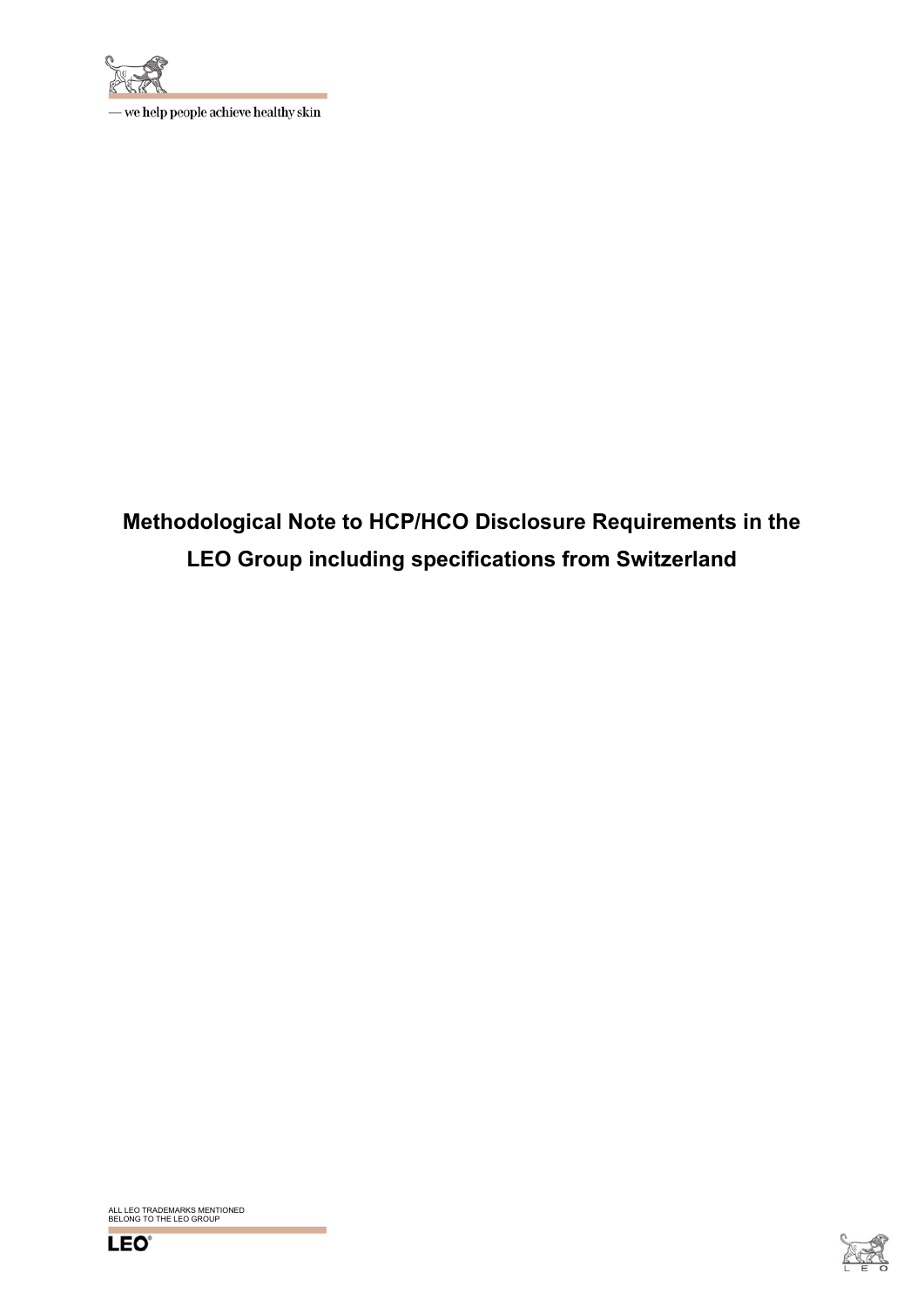# Contents

| 5.10.2<br>5.10.3 |
|------------------|

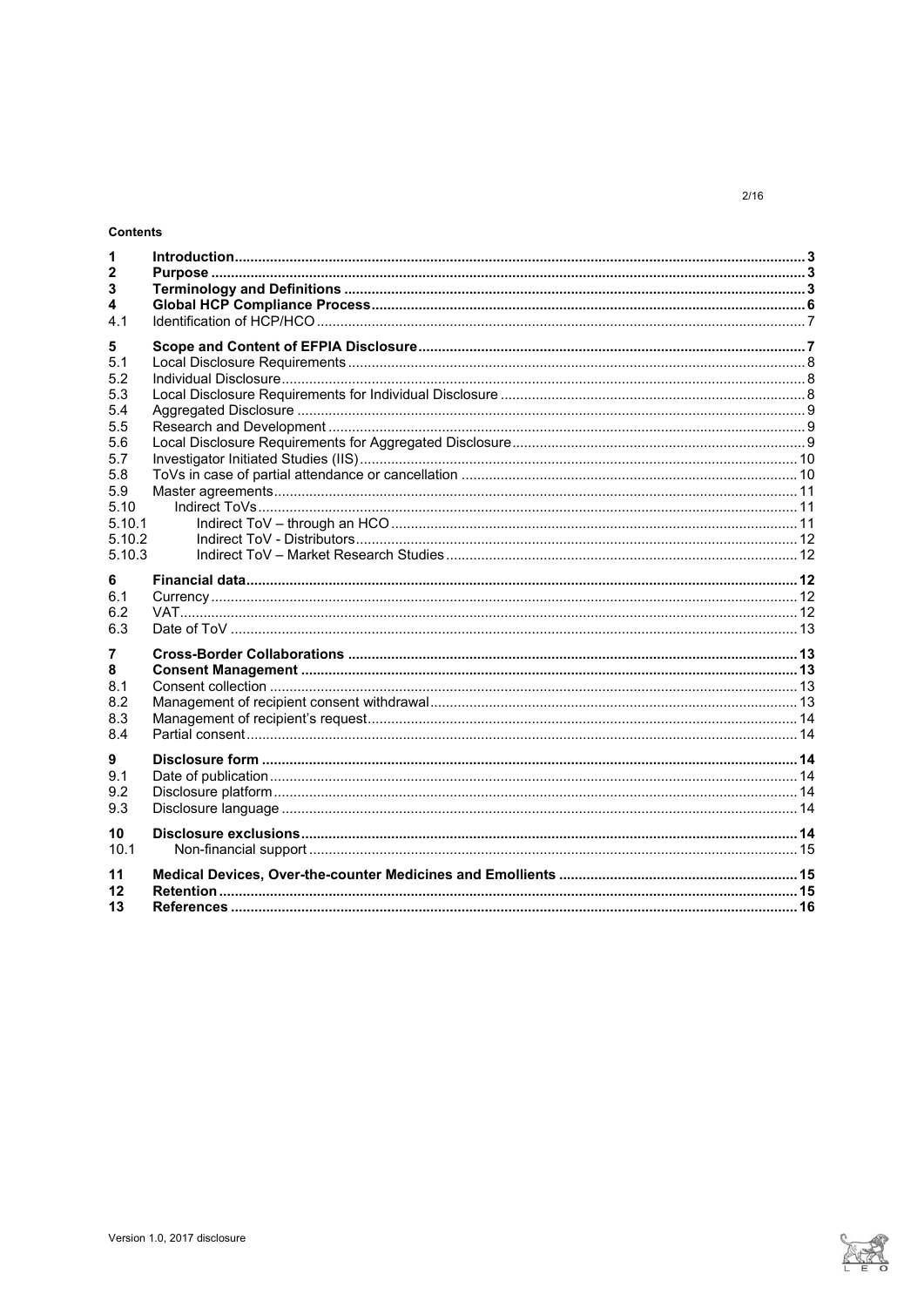# **1 Introduction**

Healthcare Professionals (HCPs) and Healthcare Organisations (HCOs) provide the LEO Group with valuable, independent and expert knowledge from their experience within the field of dermatology and other areas that the LEO Group operates within. Their expertise will help the LEO Group to improve patients' quality of life.

The LEO Group is committed to uphold high ethical standards and to ensure compliance when interacting with HCPs and HCOs. EFPIA, IFPMA and similar local federations, including Scienceindustries Switzerland, have implemented requirements on how the pharmaceutical industry engages with HCPs and HCOs and requirements to disclose Transfers of Value (ToVs) made to HCPs or HCOs have emerged in many countries within recent years.

To ensure that the LEO Group's engagements with HCPs and HCOs are in compliance, appropriate, properly documented, transparent and do not compromise the HCP's/HCO´s independence, the LEO Group has developed an HCP Compliance Framework setting its origin in the LEO Code of Conduct, and consisting of a LEO Group policy, a LEO principle procedure and a LEO Group Standard Operating Procedure (SOP). The SOP specifically describes the process for engaging with HCPs and HCOs as well as the process for disclosure of ToV to HCPs/HCOs in the countries where applicable.

Having the HCP Compliance Framework supports the LEO Group in avoiding conflicts of interest, and creates transparency when engaging with HCPs and HCOs across borders.

### **2 Purpose**

This methodology note describes in detail how the LEO Group, including LEO Pharma Switzerland, ensures transparency with regards to the ToVs that the LEO Group makes to HCPs and HCOs. It outlines the general principles underlying the disclosure of HCP/HCO Spend Data by the LEO Group and describes the general principles by which the LEO Group has ensured that the HCP/HCO Spend Data is complete and accurate.

The methodology note is a requirement outlined in the EFPIA Disclosure Code section 3.05 and will be available to the public.

#### **3 Terminology and Definitions**

#### **Activity**

Any activity that requires a ToV between any entity within the LEO Group and an HCP/HCO

# **Cross-border Collaborations**

Any interaction between any entity within the LEO Group and an HCP/HCO:

where the Organiser is located in a country different from where the Activity is to take place, or

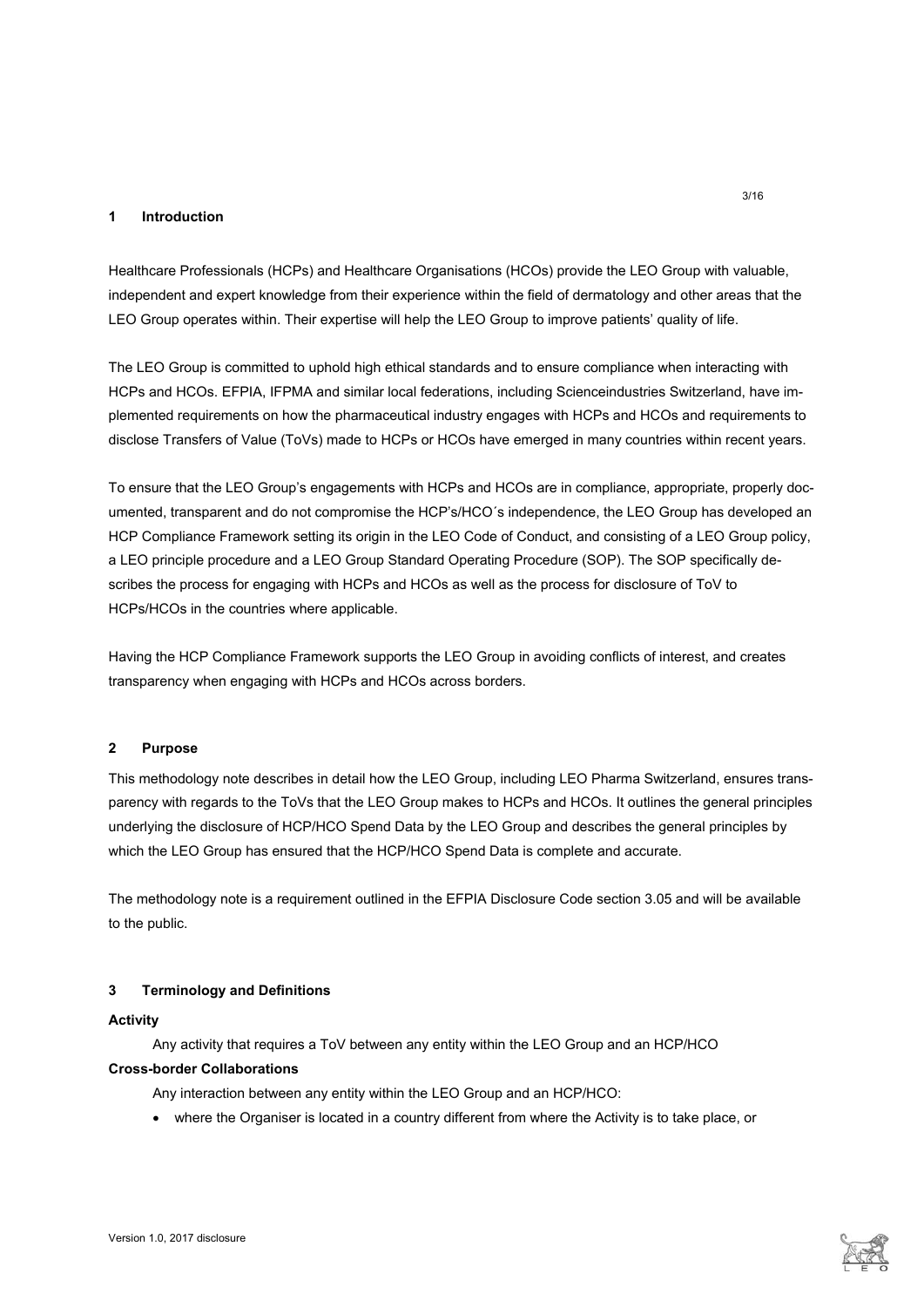where the Organiser is located in a country different from the HCP/HCO

# **Direct ToV**

Transfers of Value made directly by an entity within the LEO Group to an HCP/HCO

# **Donation/Grant**

# **I. General definition**

ToV provided by or on behalf of an entity within the LEO Group to an HCP/HCO (as per local requirements) for a philanthropic/humanitarian purpose and/or to support healthcare, medical education and/or research, without necessarily receiving or expecting consideration or compensation in return from the HCP/HCO. Donations/Grants may take many forms, including financial support, chemical compounds or equipment for research or healthcare purposes and/or medical products.

This definition may vary locally; in which case, the local definition prevails.

# **II. Local Definition**

There is no official Swiss definition of this term.

# **EFPIA**

European Federation of Pharmaceutical Industries and Associations

# **Fair Market Value (FMV)**

The commercially reasonable price that a person customarily would pay for a particular service to be provided by an HCP/HCO, given the nature of the services, the qualifications and expertise of the HCP/HCO and the country in which the HCP/HCO is licensed. Volume or value of any purchases, prescriptions, referrals, or use of any LEO products by the HCP/HCO shall not be taken into consideration in the assessment of FMV.

### **Healthcare Professional (HCP)**

# **I. General definition**

The definition of an HCP varies from country to country and may include any member of the medical, healthcare, dental, pharmacy or nursing professions, or any other person, who in the course of his or her professional activities may prescribe, administer, recommend, purchase, pay for, reimburse, authorise, approve or supply healthcare services and/or medicinal products.

# **II. Local Definition**

Physicians, dentists and pharmacists who are working in particular in a practice or hospital, together with pharmacists active in retail businesses, and persons who are authorised by Swiss law on therapeutic products, to prescribe, deliver or use prescription-only medicinal products for humans.

### **Healthcare Organisation (HCO)**

# **I. General definition**

An HCO is any legal person/entity:

- that is a healthcare, medical or scientific association or organisation (irrespective of the legal or organisational form) such as hospital clinic, foundation, university or other teaching institution or learned society (except for patient organisations) or
- through which one or more HCPs provide services.

This definition may vary locally; in which case, the local definition should apply.

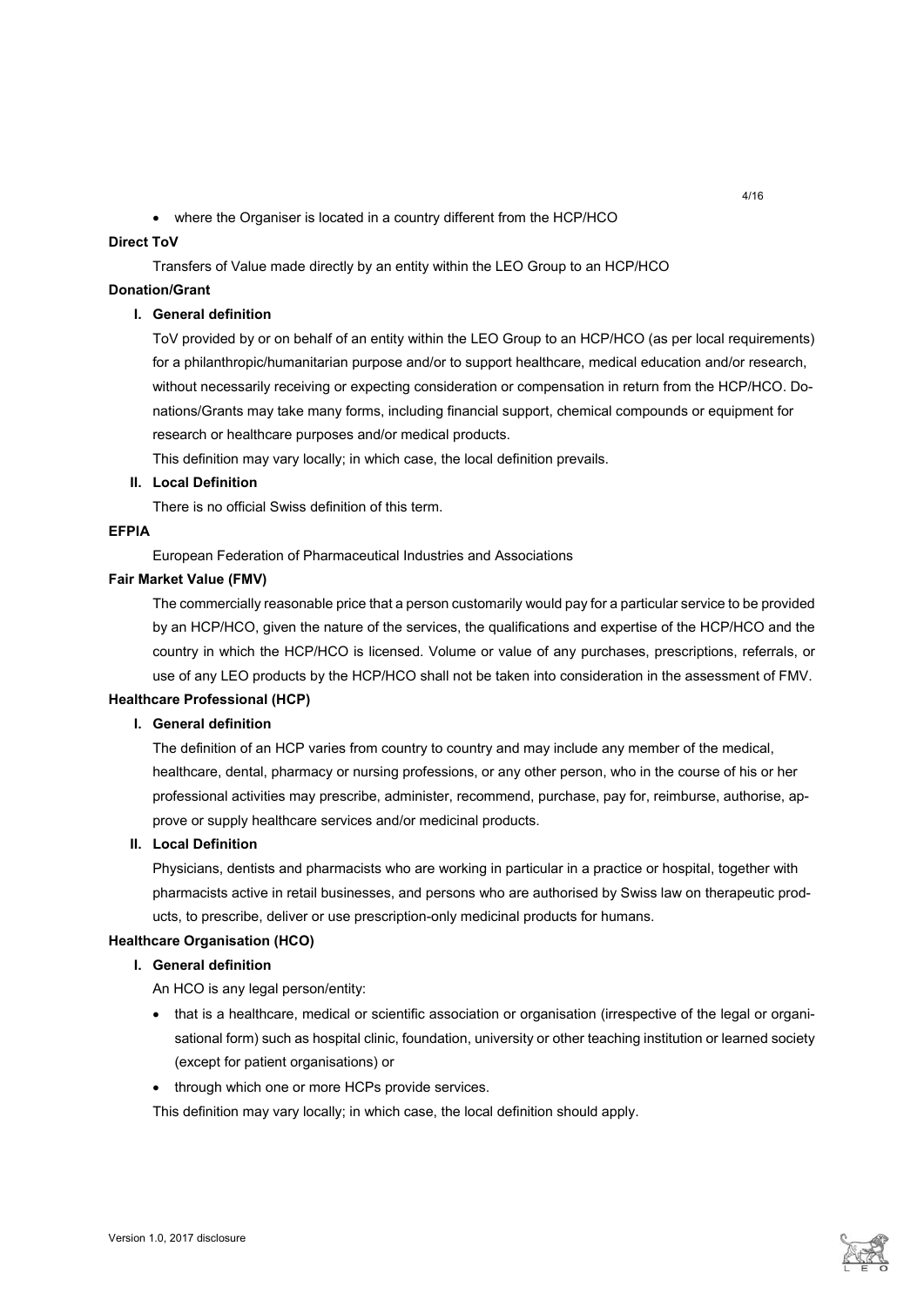# **II. Local definition**

Institutions, organisations, associations or other groups of healthcare professionals which provide healthcare services or consultancy tasks or other services in healthcare (e.g. hospitals, clinics, foundations, universities or other educational establishments, scientific societies or professional associations, community practices or networks, but not patient organisations).

#### **HCP Compliance Person**

Locally appointed person responsible for supporting compliance of Activities involving HCPs/HCOs, both organised locally and as part of a Cross-Border Collaboration

#### **HCP/HCO Spend Data**

All reportable ToVs made to an HCP/HCO, including master data associated to the HCP/HCO which is needed for the disclosure

# **Indirect ToV**

Transfers of Value made to an HCP/HCO on behalf of an entity within the LEO Group through an intermediary (Third Party). The LEO Group must know about and/or be able to identify the HCP/HCO that will benefit from the ToV in order for the ToV to be considered an Indirect ToV.

# **LEO Group**

LEO Pharma A/S (HQ) and any affiliate, production site, regional office, representative office, local sales office, company, cooperation, firm, partner-ship, subsidiary, or other entity controlled by or in common control with LEO Pharma A/S

#### **Local Finance**

The finance function in the country where the Organiser is employed

### **National Engagement**

An HCP/HCO engagement made between an entity within the LEO Group and an HCP/HCO from the same country as the concerned entity. The Activity must also occur in the same country.

### **Organiser**

The appointed person who has the overall responsibility for the interaction with an HCP/HCO, no matter where the business unit, department or function of such person is located (e.g. HR, R&D, sales & marketing, etc.)

## **Paying Country**

The entity within the LEO Group that issues a payment/reimbursement or makes any other ToV to a specific HCP/HCO

# **Principal Practice Address**

The address where an:

- HCP performs the majority of his/her healthcare related services.
- HCO has its place of incorporation.

#### **Recipient**

The HCP/HCO receiving a ToV from an entity within the LEO Group

#### **Third Party**

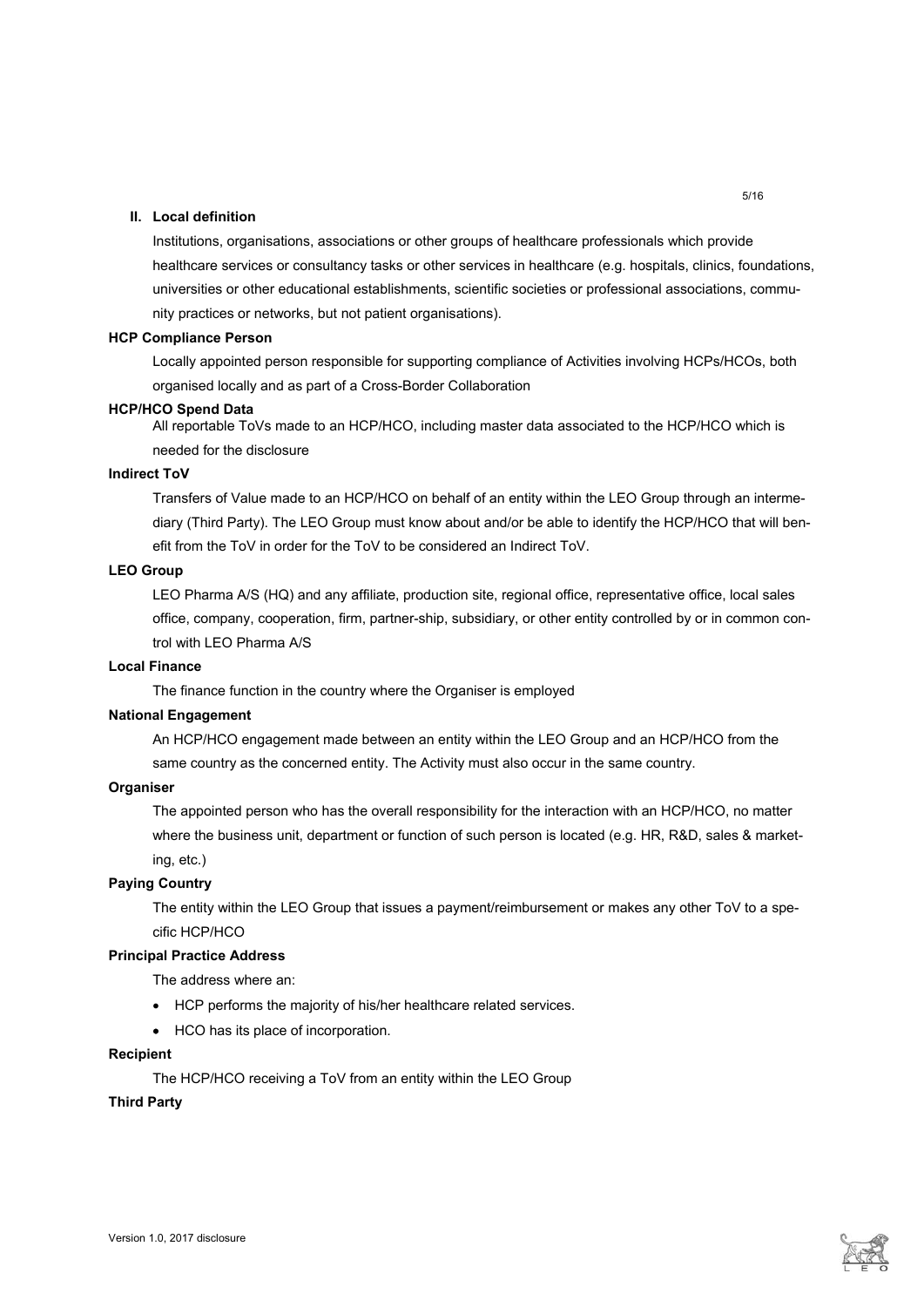Any company or individual who is not a member of LEO Group or a LEO employee, and who:

- is hired to provide products or services to the LEO Group or to act on behalf of the LEO Group (i.e. vendor or service provider), or
- enters a business partnership or collaboration with the LEO Group (i.e. business partner).

The definition includes e.g. contract manufacturing organisations, academic and commercial contract research organisations, consultants, distributors, market research companies, and advertising agencies, organisations, associations, institutions and other parties or persons not affiliated with the LEO Group.

### **Transfer of Value (ToV)**

Any direct or indirect Transfer of Value, whether monetary, in kind or otherwise, made, whether for promotional purposes or not, in connection with the development and/or sale of products. This includes, but is not limited to, payments of fees for services, registration fees, sponsorships, travel and the provision of hospitality.

# **4 Global HCP Compliance Process**

The global process for engaging with HCPs and HCOs in the LEO Group as well as the process for disclosure of ToV (the Global HCP Compliance Process) consists of six steps.





6/16

The Global HCP Compliance Process is aligned with the requirements set out by the EFPIA. The implementation of the process in each country must follow the national requirements in which case additional local procedures may be in place in order to meet local compliance requirements for HCP/HCO engagements and the disclosure of HCP/HCO spend.

All engagements with HCPs/HCOs must have a clearly identified Organiser. The Organiser cannot make any commitments to an HCP/HCO prior to the contractual arrangement. No contract can be signed with an HCP/HCO before the legitimate need for the Activity has been assessed (business need) and the proposed HCP/HCO has been evaluated based on objective criteria considering the required qualifications identified and documented in connection with evaluating the business need (HCP nomination).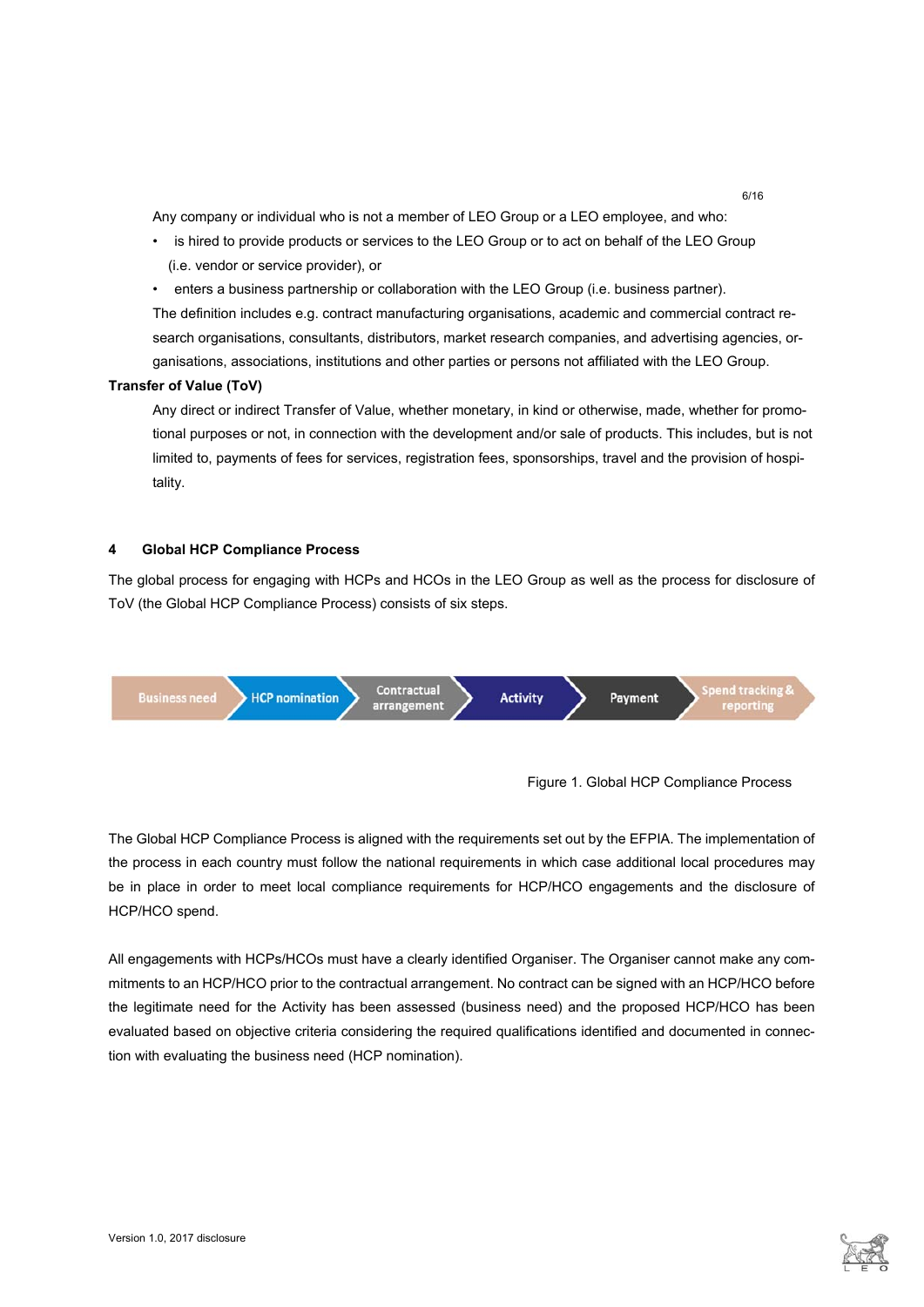A LEO unique identifier for the HCP/HCO is assigned to the recipient of the ToV, and the ToV is processed in accordance with the global HCP/HCO financial procedure to ensure that all HCP/HCO Spend Data can be captured in the financial systems.

The HCP/HCO Spend Data is extracted from the financial systems or manually captured by the Organiser. For ToVs made to HCP/HCOs through a Third Party, the Third Party is responsible for tracking and providing the Organiser with the HCP/HCO Spend Data including master data associated to the HCP/HCO which is needed for the disclosure.

The HCP Compliance Person compiles the HCP/HCO Spend Data from the financial systems, Organiser and Third Party and ensures the consolidation of the HCP/HCO Spend Data in the global LEO HCP/HCO spend tracking and reporting tool. When the HCP/HCO Spend Data has been consolidated, the HCP Compliance Person prepares the disclosure report of all HCP/HCO Spend Data for HCPs/HCOs with Principal Practice Address in the country of the HCP Compliance Person.

# **4.1 Identification of HCP/HCO**

A LEO unique identifier is assigned to each individual HCP/HCO. The LEO unique identifier ensures unique identification of any HCP or HCO to whom the LEO Group is planning to transfer a value (the Recipient of the ToV) and that the ToV made to a specific HCP/HCO will not be reported more than once due to e.g. errors in the contact details of the HCP/HCO. The LEO unique identifier contains the details of the HCP/HCO needed for disclosure, including the Principal Practice Address.

# **5 Scope and Content of EFPIA Disclosure**

The LEO Group is responsible for disclosing both Direct and Indirect ToVs made on behalf of the LEO Group to HCPs and HCOs in connection with activities relating to LEO prescription-only medicines in countries with disclosure requirements. This includes, but is not limited to, payments for the performance of services, registration fees, sponsorships, financial support, travel, hospitality, and other expenses related to an Activity involving an HCP and/or HCO.

The LEO Group has assigned an HCP Compliance Person for each country who is overall responsible for ensuring the accurate and complete disclosure of the HCP/HCO Spend Data in accordance with local requirements. The HCP Compliance Person in the country where the HCP/HCO has his/her/its Principal Practice Address (country of HCP) must ensure disclosure of all reportable ToVs in the country of the HCP/HCO, including both National Engagements and Cross-Border Collaborations, regardless of whether they consist of Direct or Indirect ToV and regardless of whether the ToV has been initiated by the LEO Group or upon request by the HCP/HCO.

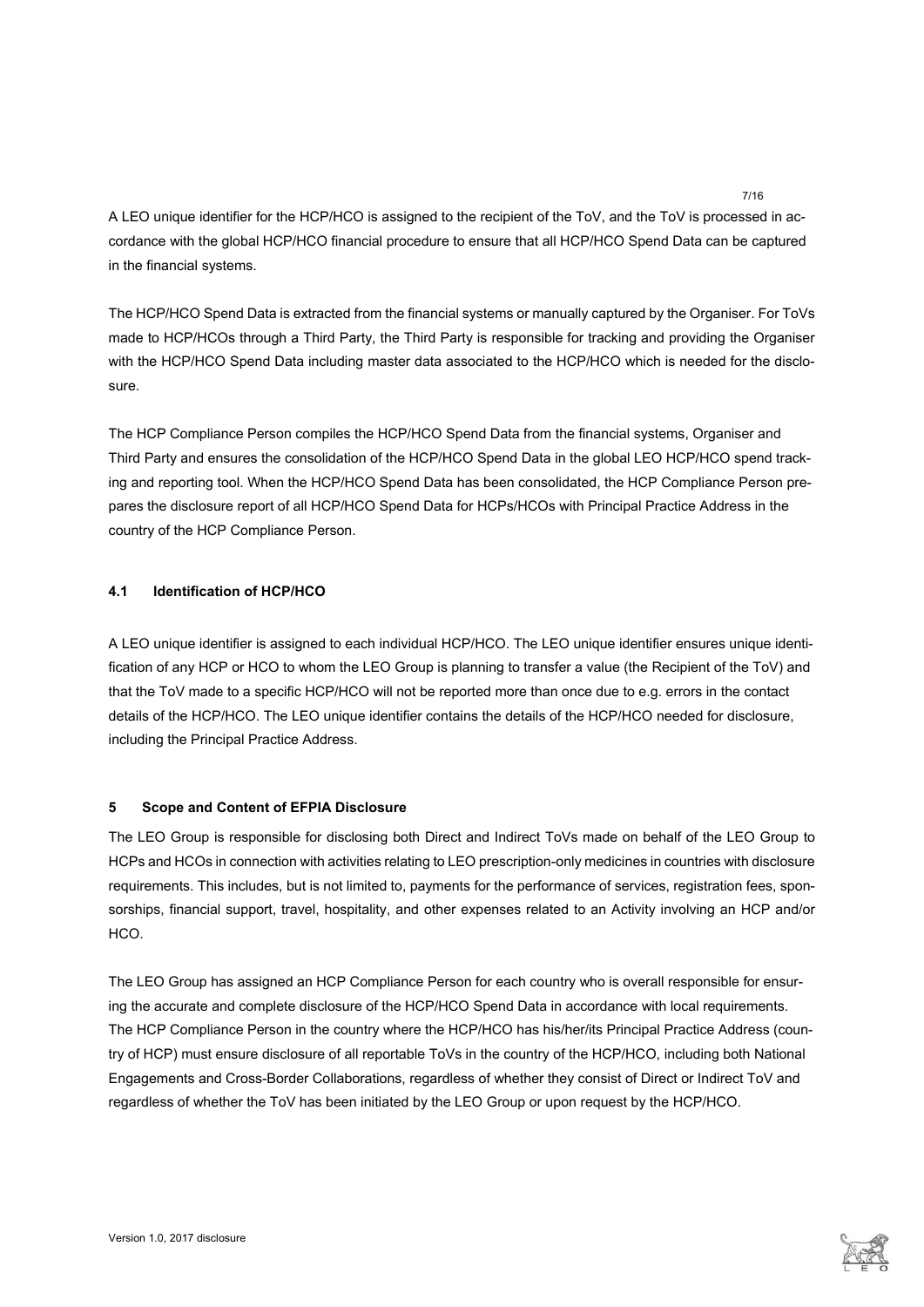

# **5.1 Local Disclosure Requirements**

Disclosure in Switzerland follows the Swiss Pharmacooperation-Code.

### **5.2 Individual Disclosure**

The reportable ToV is disclosed under the name of the specific HCP/HCO to whom the ToV was made (individual level) based on the LEO unique identifier in all cases except i) when the Activity performed by an HCP/HCO concerns specific Research & Development services as defined in section 5.5 or ii) when the HCP/HCO did not consent to disclosure, see section 8.

The disclosure on individual level includes, but is not limited to, fee-for-service activities, consultancy advice, advisory board activities, general advice, non-blinded market research, conference registration fees, and all disclosable expenses related to such activities. R&D advisory boards, medical consulting and/or data review not related to a specific clinical trial are also disclosed on an individual basis.

The disclosure on individual level also includes services in connection with non-interventional **retrospective** studies, such as consultancy advice in relation to a database study and medical chart review study, and investigator initiated studies that are retrospective in nature, see section 5.7.

### **5.3 Local Disclosure Requirements for Individual Disclosure**

When taking the decision on the disclosure of a pecuniary benefit, the pharmaceutical companies shall, whenever possible, identify the healthcare professional who is the recipient and name such person upon disclosure to the extent that this is possible with sufficient accuracy and legally permitted within the framework of the following rules.

The pharmaceutical companies shall disclose pecuniary benefits in principle on an individual basis. Wherever possible and legally permitted, they shall disclose all pecuniary benefits which they have provided in the reporting period to clearly identifiable healthcare professionals with the relevant amounts paid; the remuneration for the agreed service or consultancy task and the compensation for the costs related to the service or consultancy of the service provider are to be disclosed separately.

Whenever the pecuniary benefit is provided to a known self-incorporated HCP (one person company) it will be handled as a Third Party payment and will be disclosed on the HCP.

Due to the Swiss Law on Data Protection individual disclosure is only possible if the HCP/HCO has given consent for the disclosure on an individual basis.

ALL LEO TRADEMARKS MENTIONED BELONG TO THE LEO GROUP



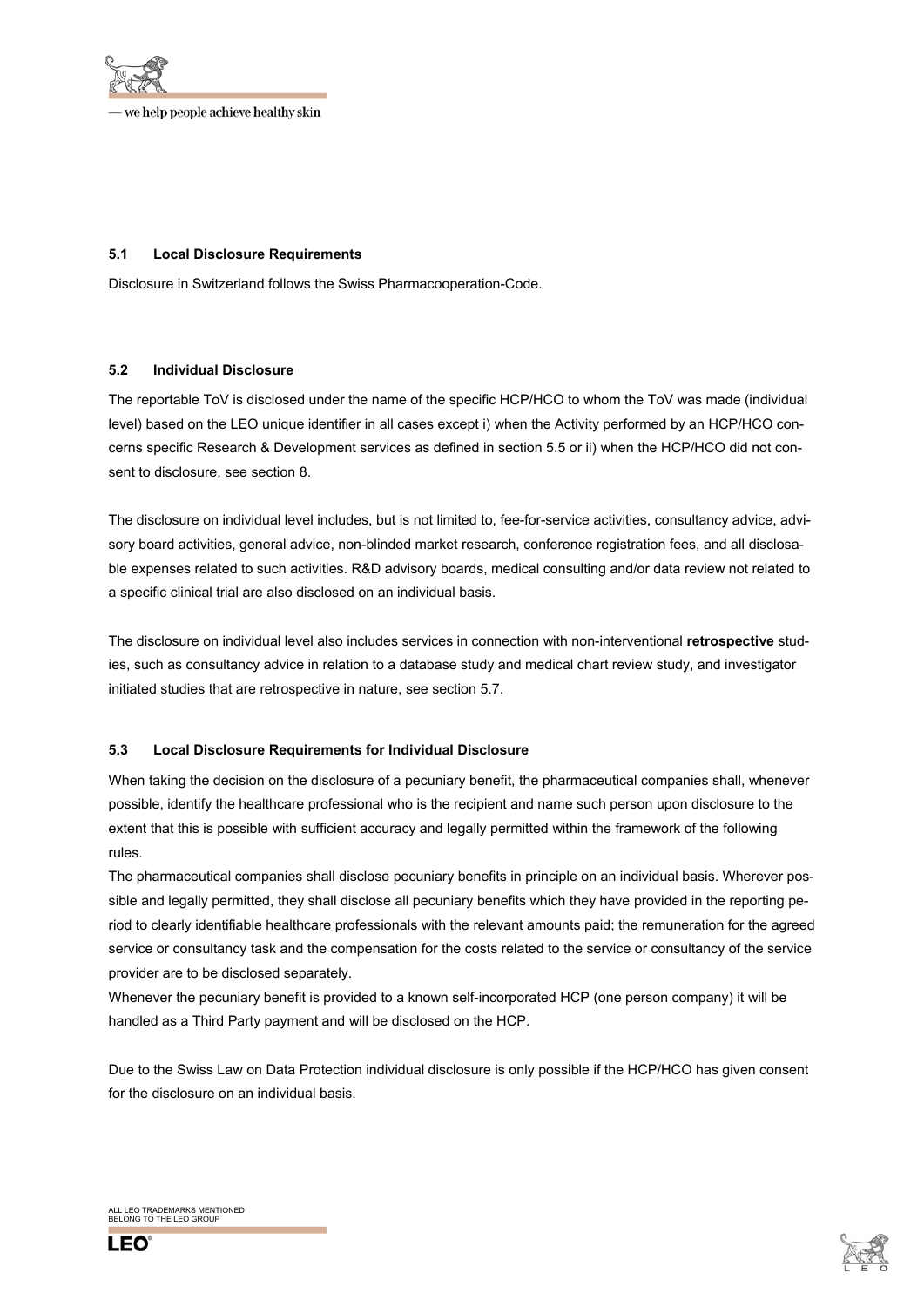# **5.4 Aggregated Disclosure**

The reportable ToV is disclosed on an aggregated level in cases where i) the ToV is related to Research & Development Activities, see section 5.5 and, ii) the HCP/HCO has not provided his/her/its consent for disclosure, if required, as described in section 8.

# **5.5 Research and Development**

Research and Development activities are by EFPIA divided into 3 main activity types: non-clinical study, clinical trial and non-interventional study.

**Non-clinical study:** This category includes any ToVs made to an HCP/HCO in connection with an experiment or a set of experiments in which a test item is examined under laboratory conditions, in greenhouses or in the field to obtain data on its properties and/or its safety. This typically relates to research activities where the LEO Group requires services performed by an HCP/HCO in order to complete the activity.

**Clinical trial:** This category includes any ToVs made to an HCP/HCO in connection with a clinical trial, such as fees paid to an HCP/HCO in his capacity as international/national coordinating investigator and investigator fees and fees in connection with memberships in a data review/monitoring committee, advisory board or medical consulting in relation to a specific clinical trial.

Advisory boards, medical consulting and/or data review that cover more than one trial are disclosed on an individual basis.

**Non-interventional study:** Includes any ToVs made to an HCP/HCO in connection with a non-interventional **prospective** study, such as fees paid to an HCP/HCO in his capacity as international/national coordinating investigator and investigator fees.

### **5.6 Local Disclosure Requirements for Aggregated Disclosure**

The pharmaceutical companies may disclose pecuniary benefits which they have granted to the healthcare organisations in an aggregated form for each such healthcare organisation (i.e. without identifying individual healthcare professionals who are indirect beneficiaries in this connection), if they demonstrably belong to one of the following categories:

- Donations, grants and other pecuniary benefits;
- Contributions to the costs of participation of healthcare professionals within the framework of their activity for the healthcare organisation at events, e.g. payment of registration fees, contributions to travel and accommodation costs, regardless of whether the healthcare organisation or a third party retained by it organises the event and regardless of whether the contributions directly benefit the professional or do so via the healthcare organisation or the retained third party;

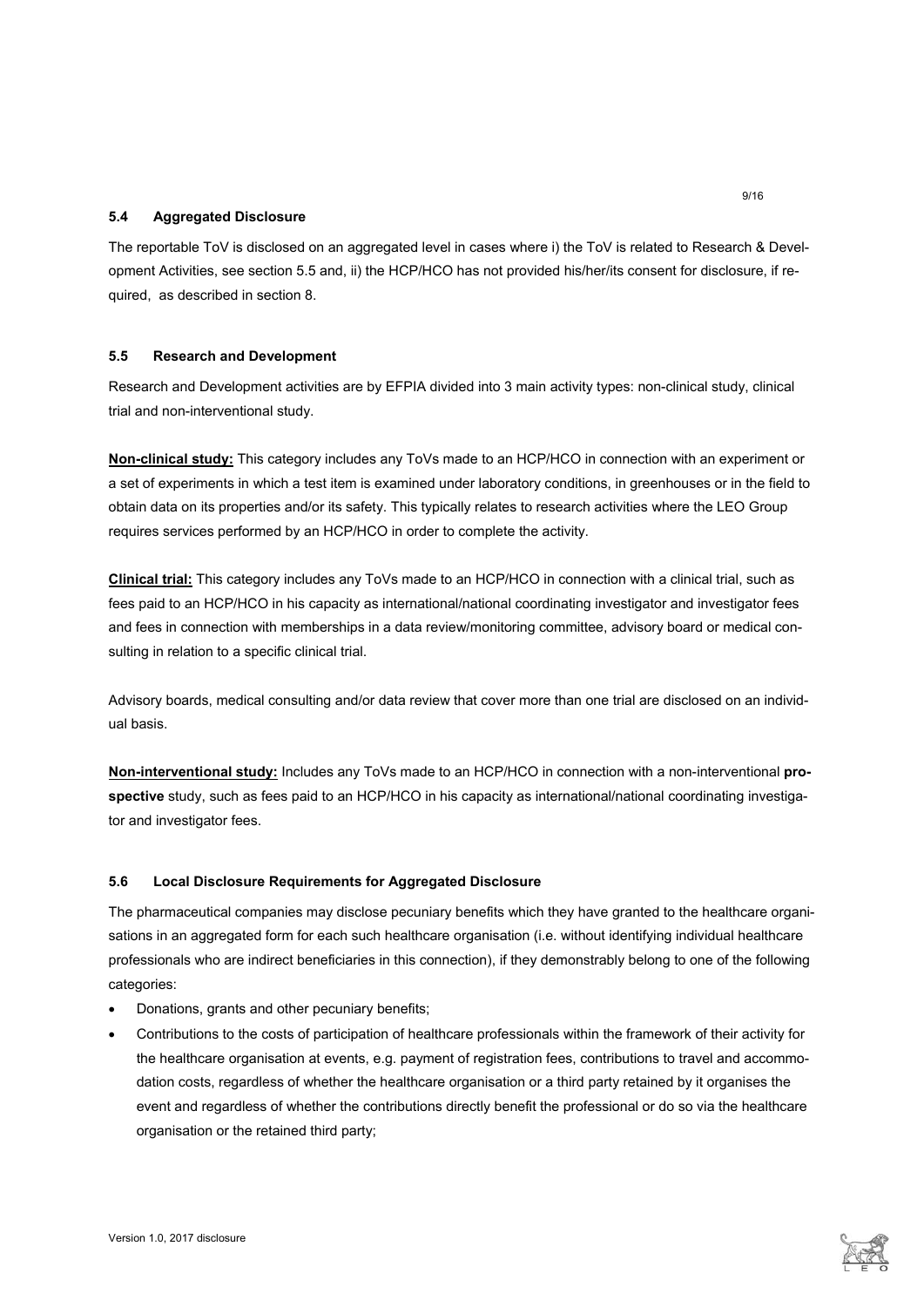Compensation for services and consultancy tasks which a healthcare organisation or a healthcare professional acting on its behalf has provided for the pharmaceutical company under a contractual agreement, in which case the compensation for the agreed service or consultancy task and the compensation for the costs related to the service or consultancy task of the service provider are to be disclosed separately.

In an aggregated form (listing of all the healthcare professionals concerned or of all the healthcare organisations affected), the pharmaceutical companies shall disclose direct or indirect pecuniary benefits to healthcare professionals or healthcare organisations as follows:

- for each reporting period, the amounts of the pecuniary benefits falling within one of the above categories but which for legal reasons cannot be disclosed individually for each healthcare professional or healthcare organisation;
- the number of healthcare professionals covered by the disclosure in aggregated form, the total amount of the pecuniary benefit granted and its percentage distribution between the healthcare professionals concerned;
- financial support of all kinds for research and development in the healthcare sector; related subsidiary costs of events in this connection may be covered by the summary disclosure.

Where a pharmaceutical company has granted a pecuniary benefit which must be disclosed according to the above categories to a healthcare organisation indirectly via a particular professional, this pecuniary benefit need only be disclosed in an overall manner for the healthcare organisation.

# **5.7 Investigator Initiated Studies (IIS)**

Financial support to an Investigator Initiated Study (IIS) that is retrospective in nature is disclosed on an individual level while financial support to an Investigator Initiated Study (IIS) that is prospective in nature is disclosed on an aggregated level under Research and Development.

Any retrospective Investigator Initiated Study is disclosed as fee for service as directed by the EFPIA (EFPIA Disclosure Code, FAQ, Question 3.01 - 20), although the LEO Group considers such ToV as a donation/grant as the activity is not performed on behalf of the LEO Group and the LEO Group is not involved in the planning and conduct of the study. The HCP/HCO is conducting such study at his/her/its own initiative and is assuming all responsibility for the conduct of the study.

# **5.8 ToVs in case of partial attendance or cancellation**

If an Activity is cancelled, no ToV will be made to the HCP/HCO unless the HCP/HCO has already performed certain preparatory work that the LEO Group required to be performed in connection with the Activity. The HCP/HCO will be paid in accordance with the terms defined in the agreement with the HCP/HCO, e.g. hourly fee based on hours spent on the preparation, and the ToV will be disclosed according to section 5.2-5.7.

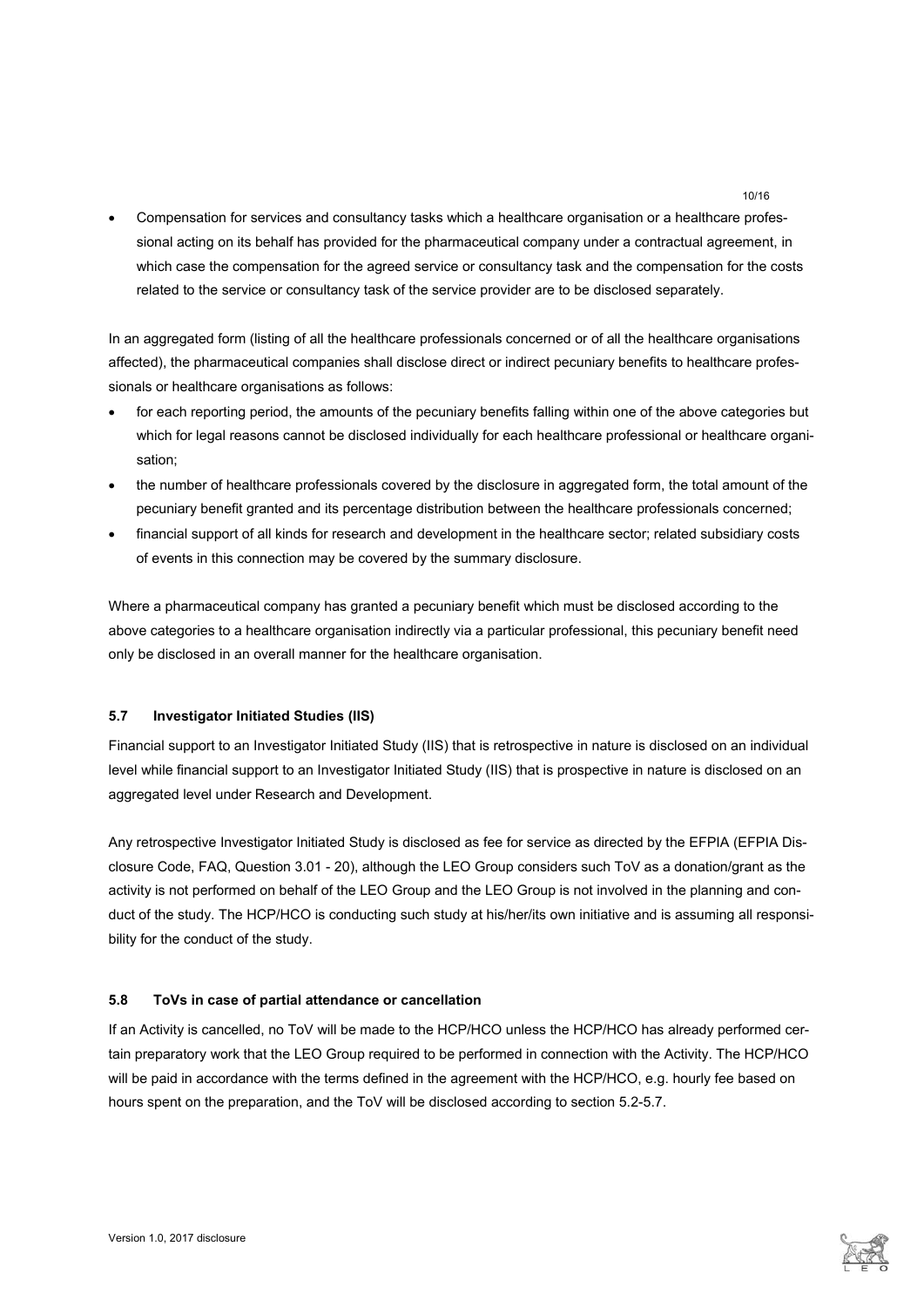### **5.9 Master agreements**

In connection with master agreements, the HCP/HCO will be paid in accordance with the fee and terms for travel and expense reimbursement described in the master agreement or in the separate work order prepared for each separate Activity requested to be performed by the HCP/HCO. The LEO unique identifier is assigned at the beginning of the collaboration and will remain assigned to the HCP/HCO, and any ToV will be disclosed according to section 5.2-5.7.

### **5.10 Indirect ToVs**

The LEO Group may engage with Third Parties who are engaging HCPs/HCOs as part of services delivered to the LEO Group. It is evaluated for each specific contract or engagement whether ToVs made to HCPs/HCOs by a Third Party are considered Indirect ToVs.

An Indirect ToV generally includes situations where the identity of the HCP/HCO is specified in the contract with the Third Party or the identity of the HCP/HCO benefitting from the ToV is otherwise known by the LEO Group.

Indirect ToVs are for instance ToVs made in connection with clinical trials sponsored by the LEO Group where the conduct of the clinical trial, including payments to HCPs/HCOs, is handled through a Contract Research Organisation.

The LEO Group is disclosing any Indirect ToV on the same level as Direct ToVs i.e. either on an individual or aggregated level as described above in this section 5.

### **5.10.1 Indirect ToV – through an HCO**

The LEO Group may engage with an HCP indirectly through an HCO. In such cases, the LEO Group may request performance of services from a specific HCP employed by the HCO, or the HCO may itself decide that a specific HCP employed by the HCO performs the services.

If it is clearly identified in the contract between a LEO entity and an HCO that the ToV is being transferred to the HCP personally, such Indirect ToV is tracked and disclosed under the individual HCP and not under the HCO.

If the HCP employed by the HCO is performing the services as part of his/her regular employment with the HCO and is paid his/her ordinary salary, such payment is not considered an Indirect ToV and such payments are not disclosed as a ToV under the individual HCP but instead under the HCO.

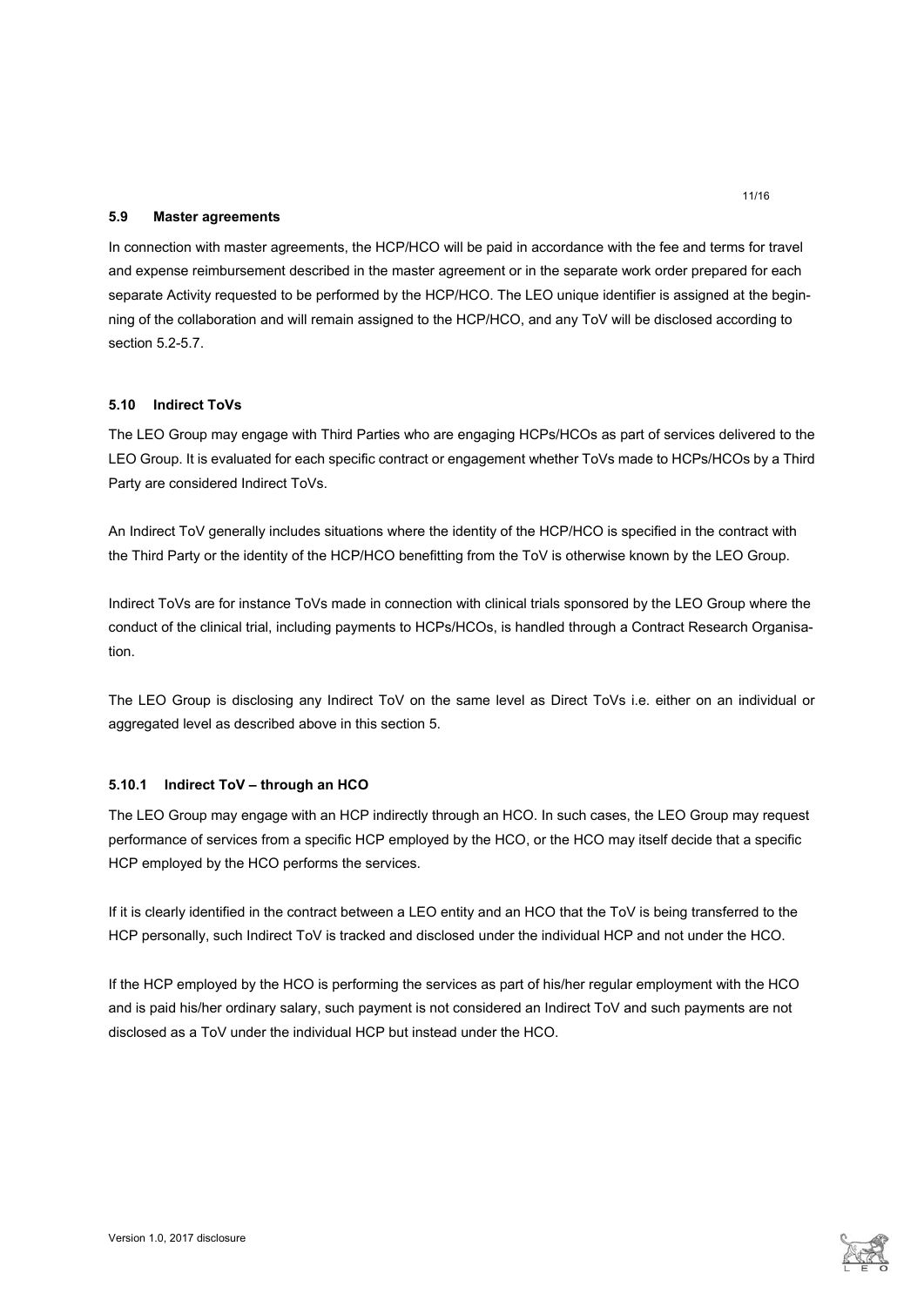# **5.10.2 Indirect ToV - Distributors**

In cases where a distributor engages directly with HCPs/HCOs and the distributor exclusively promotes LEO products on behalf of the LEO Group, any such ToV made to HCPs/HCOs are considered an Indirect ToV and are to be disclosed by the LEO Group.

# **5.10.3 Indirect ToV – Market Research Studies**

The LEO Group may engage with a Third Party in order to conduct market research studies or similar activities where LEO does not know the identity of the HCP/HCO engaged on behalf of the LEO Group by the Third Party, and the HCP/HCO does not know the identity of the LEO Group. In such cases, the LEO Group is not able to track and disclose any ToV made to the HCP/HCO by the Third Party on behalf of the LEO Group and therefore such ToV will not be disclosed.

If an HCP requires to know the identity of the company performing the market research, this will be revealed in accordance with the guidelines in the EphMRA Code of Conduct. However, to protect the anonymity of the respondents/HCPs, the name of the respondents/HCPs will still not be revealed to the LEO Group and the LEO Group will therefore not disclose any ToV made in connection with the market research.

For market research studies where the identity of the HCP/HCO is known by the LEO Group, the LEO Group requires the Third Party to track the ToV made to the HCP/HCO in order for the LEO Group to disclose the HCP/HCO Spend Data.

### **6 Financial data**

To ensure that the HCP/HCO Spend Data disclosed by the LEO Group is consistent, certain decisions have been made on which data points to be used in the capture and tracking of the HCP/HCO Spend Data.

### **6.1 Currency**

The currency used in the disclosure report is the local currency in the country where the disclosure is made (the country of the HCP/HCO).

ToVs not paid in the currency used in the country of the HCP/HCO will be converted into the currency used in the country of the HCP/HCO via a conversion to EURO. The conversion calculations are based on a fixed yearly currency rate.

### **6.2 VAT**

VAT is excluded from all ToVs except in countries where it is mandatory to include VAT.

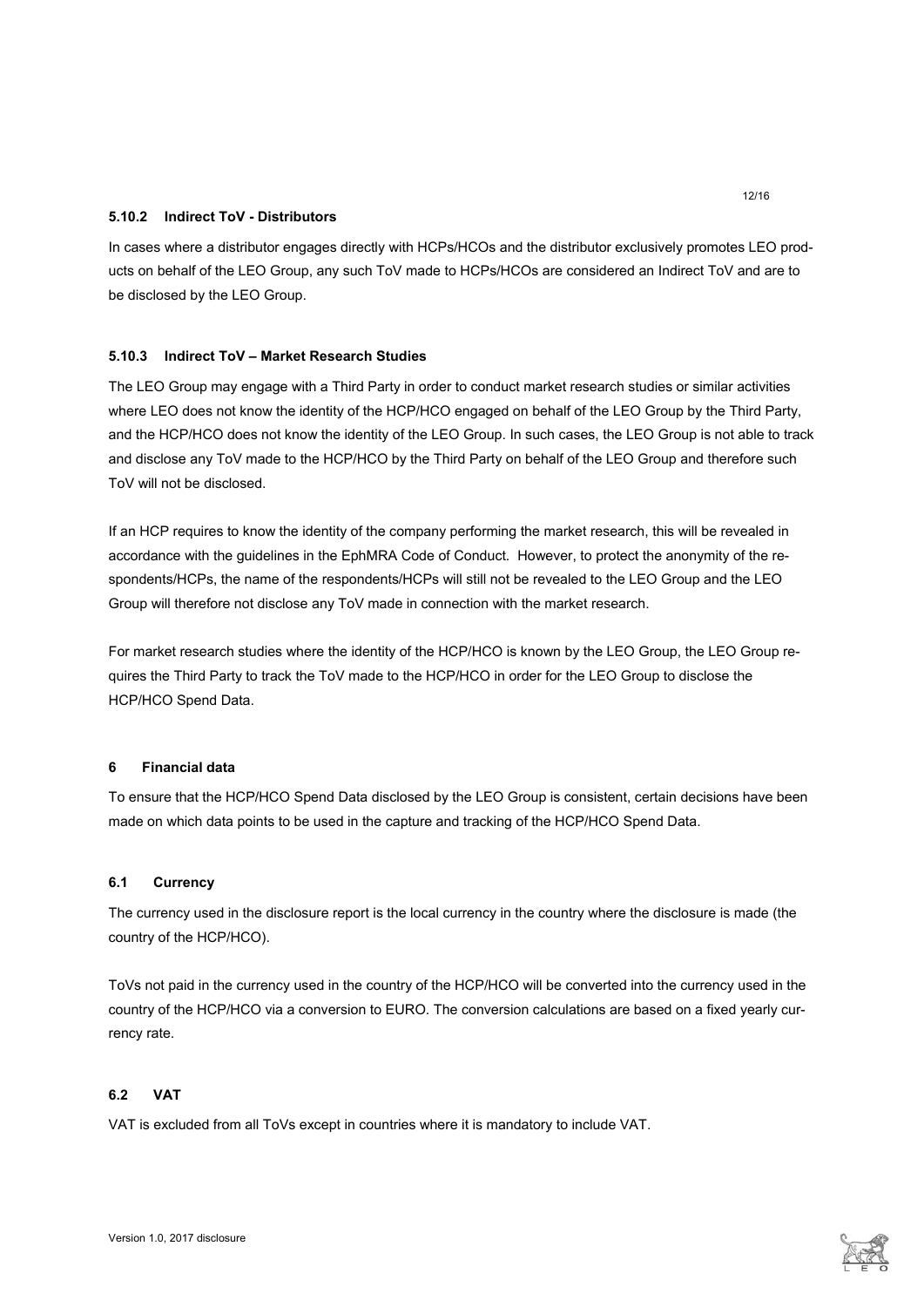# **6.3 Date of ToV**

For ToVs related to a payment of an invoice, including both fees and reimbursements, the payment date (clearing date) is used for disclosure.

Likewise, for ToVs related to a specific event, e.g. travel and accommodation, which were paid directly by the LEO Group, the payment date (receipt date or credit card transaction date) is used. For flights and hotels booked in advance, the actual flight/hotel date is used whenever possible.

# **7 Cross-Border Collaborations**

Any ToVs made in connection with a Cross-Border Collaboration are tracked via the financial systems in the Paying Country and the LEO unique identifier. The HCP/HCO Spend Data from the Paying Country is uploaded to the global LEO HCP/HCO spend tracking and reporting tool and will be available to the HCP Compliance Person in the country of the HCP/HCO for disclosure. If disclosure is not related to Research and Development, the HCP Compliance Person in the country of the HCP must ensure consent has been collected for the specific HCP/HCO, see section 8.

### **8 Consent Management**

In certain countries, the LEO Group is obliged to obtain consent from the individual HCP/HCO for the disclosure of the HCP's personal data/HCO data and the ToVs made to the HCP/HCO. If such disclosure and pertaining consent is required as per local law and requirements, the HCP Compliance Person in the country of HCP/HCO ensures that consent from the HCP/HCO is obtained, both in connection with Direct and Indirect ToVs, in accordance with local requirements and local data protection laws.

# **8.1 Consent collection**

The consent, if required according to local requirements and local data protection laws, is obtained in a separate consent agreement that covers consent for disclosure in accordance with the EFPIA Disclosure Code of all HCP/HCO Spend Data within the given reporting period and for as long as legally possible.

### **8.2 Management of recipient consent withdrawal**

In case the HCP/HCO withdraws its consent for disclosure on an individual basis the internal consent management database is updated and the corresponding ToV is transferred to the aggregated part of the transparency sheet and the published transparency sheet is replaced with the updated one.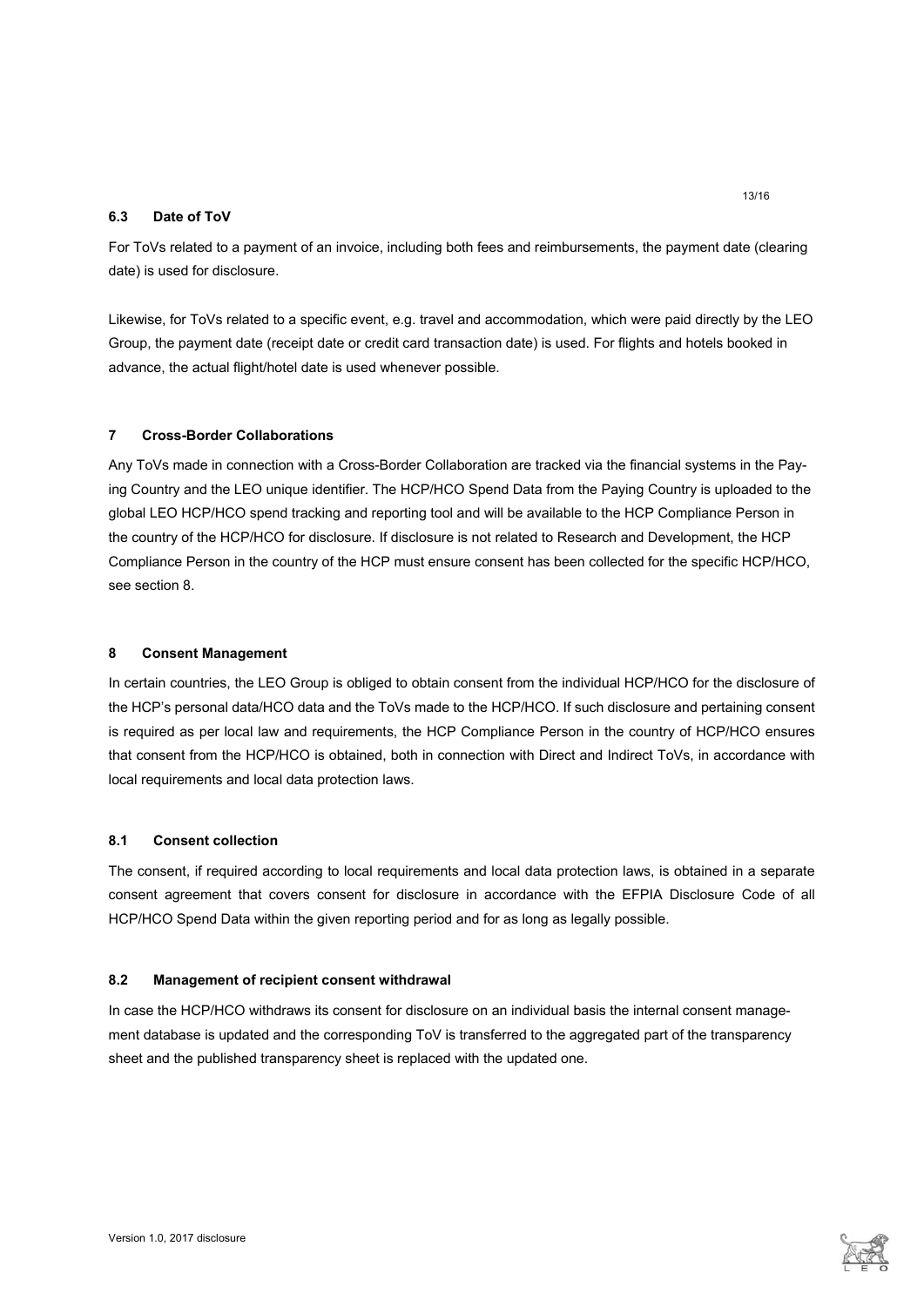# **8.3 Management of recipient's request**

In case the HCP/HCO does not agree with the ToV disclosed, the ToV is reviewed with the HCP/HCO. If a correction of the ToV disclosed is needed the transparency sheet is updated and the published transparency sheet is replaced with the updated one.

# **8.4 Partial consent**

The HCP Compliance Person in the country of the HCP/HCO will verify that consent has been collected before disclosure of the HCP/HCO Spend Data. Since consent is collected in a separate consent agreement on an HCP/HCO level, covering all HCP/HCO Spend Data within a given disclosure period, all ToVs made for that specific HCP/HCO will either be disclosed on an individual or an aggregated level (except ToVs in connection with Research and Development) within a given disclosure period.

# **9 Disclosure form**

For the disclosure, the country-specific applicable disclosure template(s) will be used. The HCP/HCO Spend Data will be disclosed in accordance with the country-specific requirements.

### **9.1 Date of publication**

Between 20-30 June 2018

### **9.2 Disclosure platform**

http://www.leo-pharma.ch/Home/Finanzielle-Zuwendungen.aspx

### **9.3 Disclosure language**

German, French, Italian (Methodological note: English)

# **10 Disclosure exclusions**

The LEO Group has excluded certain ToVs made to HCPs/HCOs from the HCP/HCO Spend Data in accordance with the excluded disclosures stated in the EFPIA Disclosure Code, section 1.02 and the Swiss Pharma Cooperation Code, sections 233 and 234.

In addition, in some cases the LEO Group provides certain non-financial support to HCPs/HCOs that cannot be assigned a monetary value, and the LEO Group has evaluated that these transfers of non-financial support are not

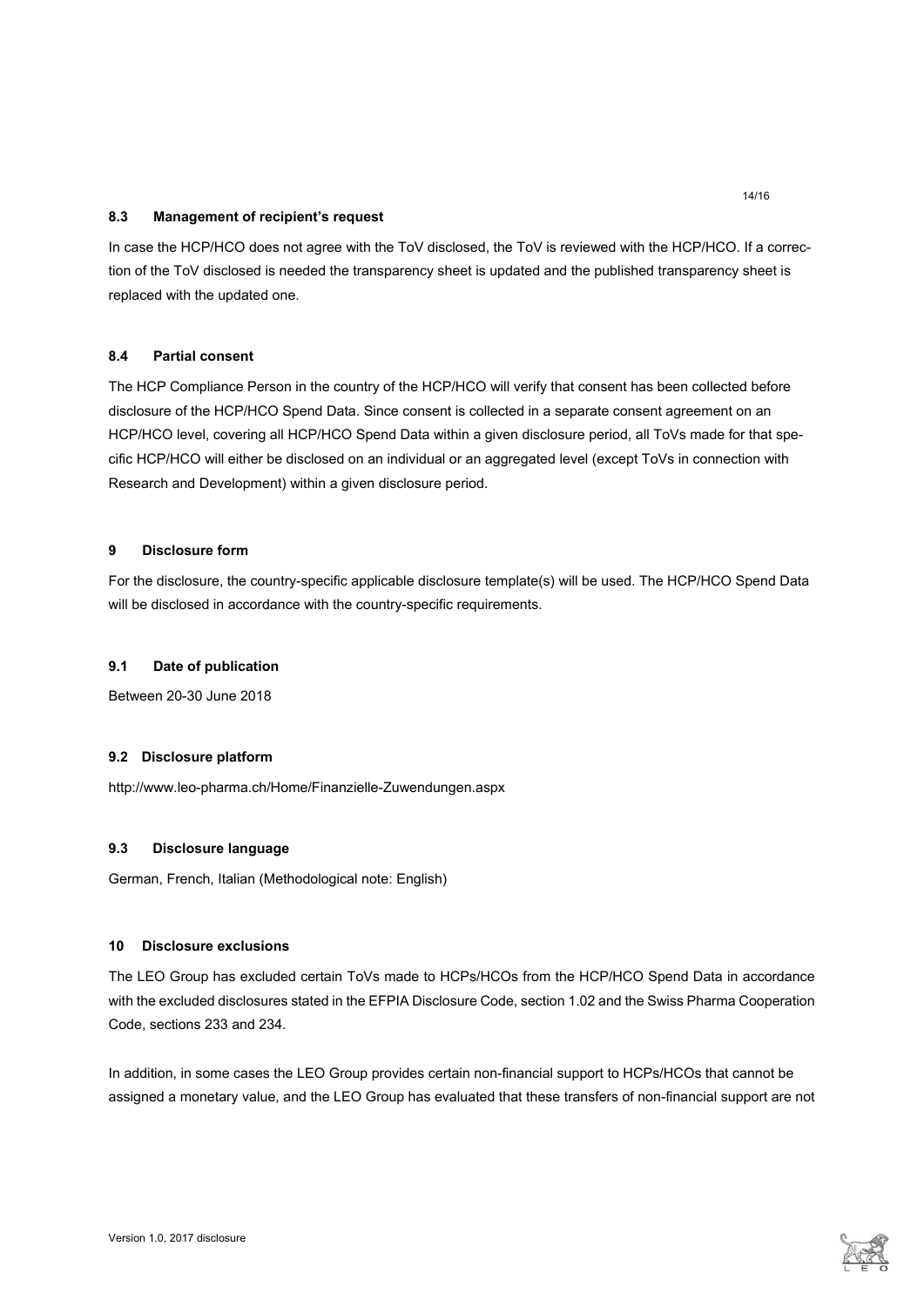to be considered a transfer of value, see section 10.1. Such transfer will also be excluded from the HCP/HCO Spend Data.

# **10.1 Non-financial support**

Literature publications that relates to LEO originated data and analyses may be developed collaboratively between an HCP (external author) and the LEO Group (internal author). In accordance with Good Publication Practice for Communicating Company-Sponsored Medical Research (GPP3) and as stated in the LEO Group guideline on Scientific, Medical and/or Technical Publications, the LEO Group does not pay honoraria to authors, hence this is not a 'fee for service' set-up, instead authors contribute to these publications freely by using their time and intellectual resources.

To facilitate the development of publications so that the LEO Group can meet the obligation to publish results from clinical trials and other research activities in a timely manner, often professional medical writers are used. They can be employees of the LEO Group or from an external medical writing agency.

Support where the LEO Group provides a medical writer to an HCP in order to assist the HCP in a publication is not considered a ToV to the HCP as 1) no fee-for-service activity occurs whereby the HCP obtains no financial benefit 2) the value of the support provided by the LEO Group to authors is to society at large, the scientific community, patients, and the LEO Group, as it speeds up the process in which we share data, analysis, and interpretation to increase the overall knowledge about our products/patient solutions in development and in clinical use, i.e. there is no value to be transferred to the HCP; and 3) the support cannot be linked to a specific payment and thereby cannot be tracked.

### **11 Medical Devices, Over-the-counter Medicines and Emollients**

The LEO Group also operates within the field of Medical Devices, Over-the-counter Medicines and emollients.

For Cross-Border Collaborations, if not directed otherwise by the HCP Compliance Person in the country of the HCP/HCO, any ToV made to an HCP/HCO is captured and tracked, regardless of whether the Activity performed relates to prescription-only medicines, medical devices, over-the-counter medicines or emollients.

### **12 Retention**

The LEO Group will maintain the relevant records of the HCP/HCO Spend Data for a minimum of 5 years after the end of the relevant reporting period, unless a shorter period is required under applicable national data privacy or other laws or regulations.